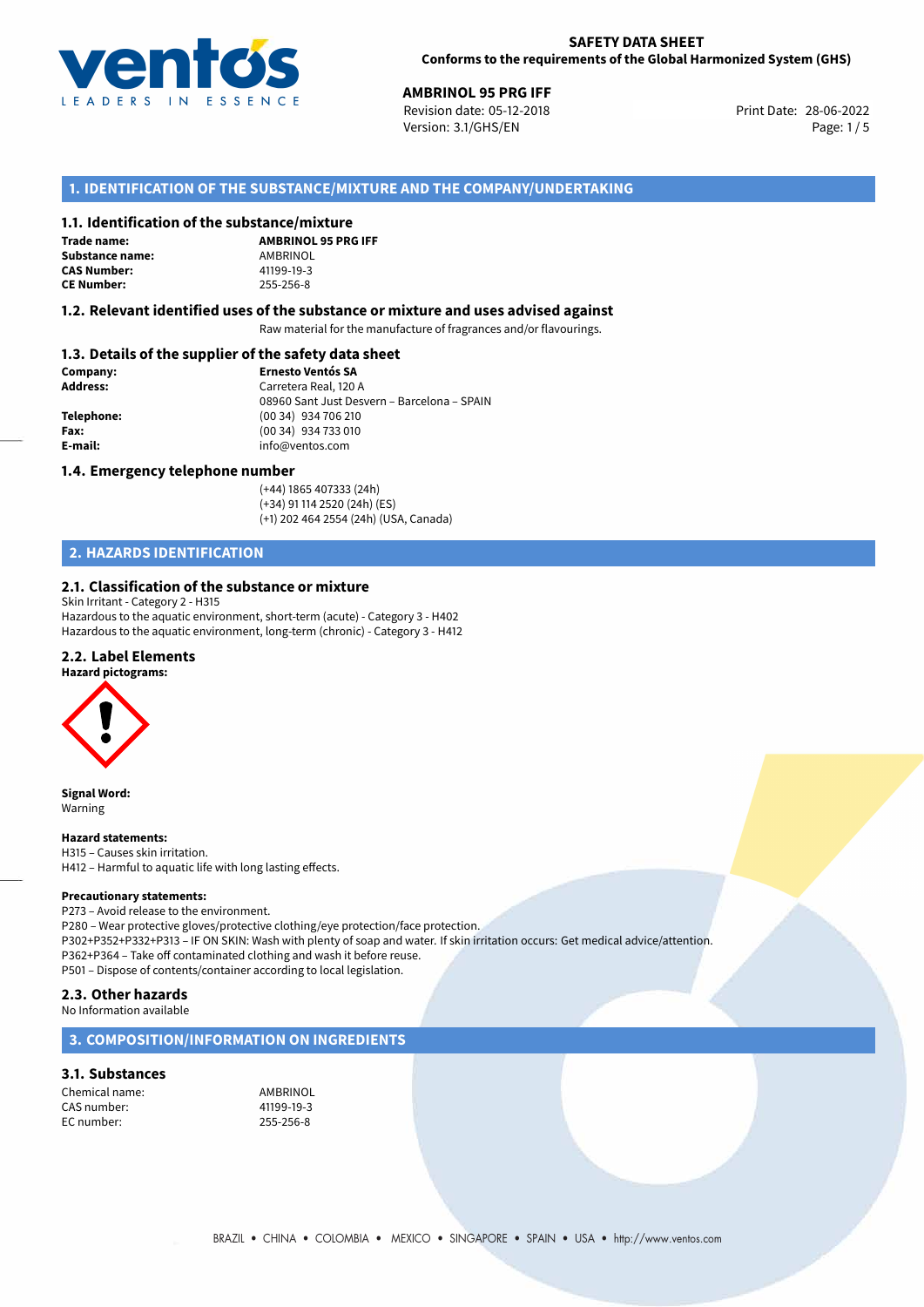

# **AMBRINOL 95 PRG IFF**<br>
Revision date: 05-12-2018<br> **Print Date: 28-06-2022**

Revision date: 05-12-2018 Version: 3.1/GHS/EN Page: 2 / 5

## **Hazardous constituents:**

| <b>Chemical Name</b> | % (w/w)   | <b>CAS No</b><br><b>EC No</b> | <b>Classification according to GHS</b>                                                                                                                                                             |
|----------------------|-----------|-------------------------------|----------------------------------------------------------------------------------------------------------------------------------------------------------------------------------------------------|
| AMBRINOL             | $\geq$ 50 | 41199-19-3<br>255-256-8       | Skin Irritant - Category 2 - H315<br>Hazardous to the aquatic environment, short-term (acute) - Category 3 - H402<br>Hazardous to the aquatic environment, long-term (chronic) - Category 3 - H412 |

[See the full text of the hazard statements in section 16.](#page-4-0)

## **3.2. Mixtures**

Not applicable.

## **4. FIRST-AID MEASURES**

## **4.1. Description of necessary first aid measures**

| Ingestion:    | Rinse mouth with water.                                                                                               |
|---------------|-----------------------------------------------------------------------------------------------------------------------|
|               | Obtain medical advice.                                                                                                |
|               | Keep at rest. Do not induce vomiting.                                                                                 |
| Eye contact:  | In case of contact with eyes, rinse immediately with plenty of water for at least 15 minutes and seek medical advice. |
| Inhalation:   | Remove person to fresh air and keep at rest.                                                                          |
|               | Seek immediate medical advice.                                                                                        |
| Skin contact: | Take off immediately all contaminated clothing.                                                                       |
|               | Thoroughly wash affected skin with soap and water.                                                                    |
|               | Seek medical attention if symptoms persist.                                                                           |

## **4.2. Most important symptoms and effects, both acute and delayed**

No information available.

## **4.3. Indication of any immediate medical attention and special treatment needed**

No information available.

## **5. FIRE-FIGHTING MEASURES**

## **5.1. Extinguishing Media**

Water spray, carbon dioxide, dry chemical powder or appropriate foam. For safety reasons do not use full water jet.

## **5.2. Special hazards arising from the substance or mixture**

Known or Anticipated Hazardous Products of Combustion: Emits toxic fumes under fire conditions.

## **5.3. Advice for firefighters**

High temperatures can lead to high pressures inside closed containers. Avoid inhalation of vapors that are created. Use appropriate respiratory protection. Do not allow spillage of fire to be poured into drains or watercourses. Wear self-contained breathing apparatus and protective clothing.

## **6. ACCIDENTAL RELEASE MEASURES**

## **6.1. Personal precautions, protective equipment and emergency procedures**

Evacuate surronding areas. Ensure adequate ventilation. Keep unnecessary and unprotected personnel from entering. Do not breathe vapor/spray. Avoid contact with skin and eyes. Information regarding personal protective measures: see section 8.

## **6.2. Environmental precautions**

To avoid possible contamination of the environment, do not discharge into any drains, surface waters or groundwaters.

## **6.3. Methods and materials for containment and cleaning up**

Cover with an inert, inorganic, non-combustible absorbent material (e.g. dry-lime, sand, soda ash). Place in covered containers using non-sparking tools and transport outdoors. Avoid open flames or sources of ignition (e.g. pilot lights on gas hot water heater). Ventilate area and wash spill site after material pickup is complete.

## **6.4. Reference to other sections**

Information regarding exposure controls, personal protection and disposal considerations can be found in sections 8 and 13.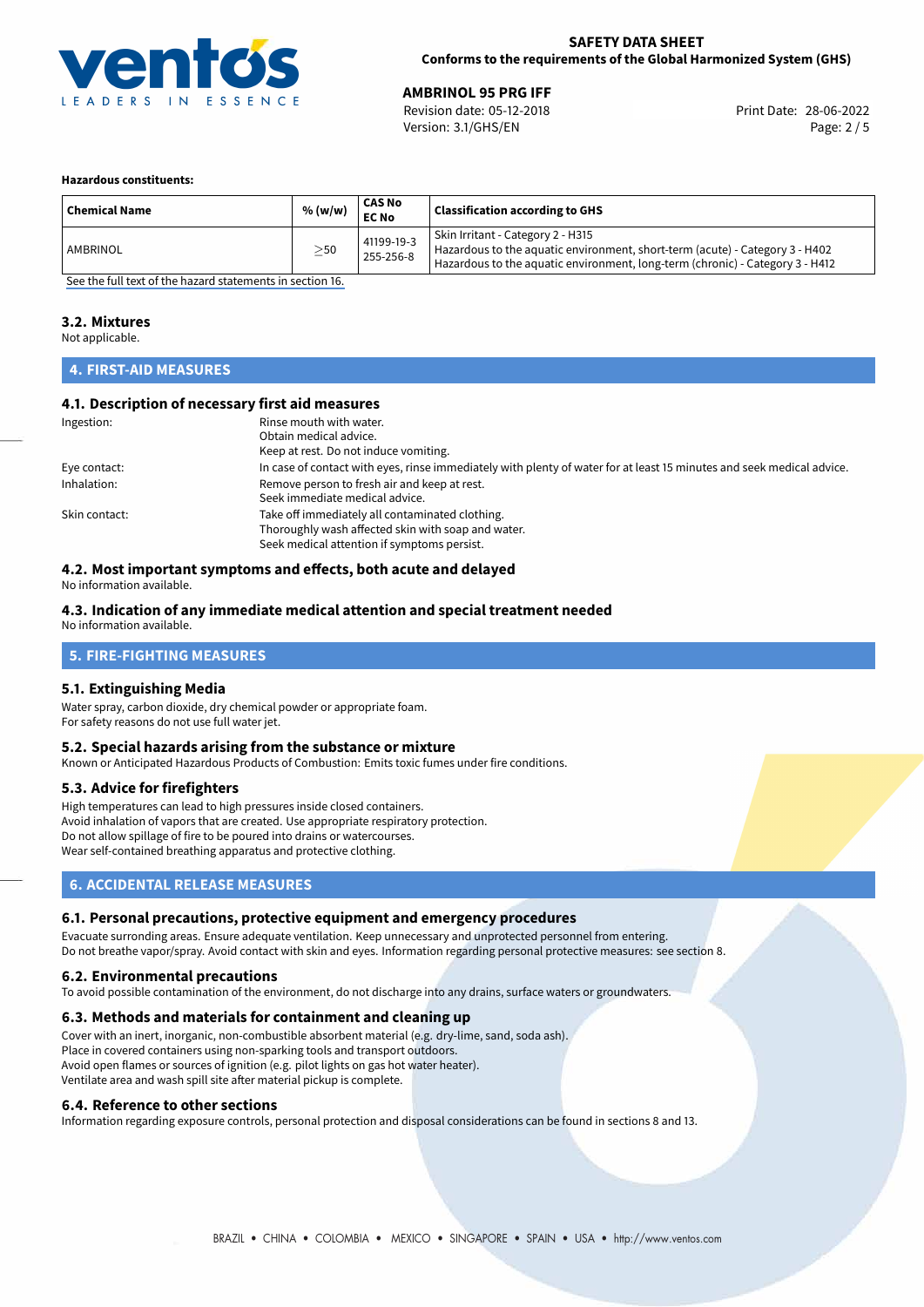

**AMBRINOL 95 PRG IFF**<br>
Revision date: 05-12-2018 **Print Date: 28-06-2022** Version: 3.1/GHS/EN Page: 3 / 5

## **7. HANDLING AND STORAGE**

## **7.1. Precautions for safe handling**

Do not store or handle this material near food or drinking water. Do not smoke. Avoid contact with the eyes, skin and clothing. Wear protective clothing and use glasses. Observe the rules of safety and hygiene at work. Keep in the original container or an alternative made from a compatible material.

## **7.2. Conditions for safe storage, including any incompatibilities**

Store in tightly closed and preferably full containers in a cool, dry and ventilated area, protected from light. Keep away from sources of ignition (e.g. hot surfaces, sparks, flame and static discharges). Keep away from incompatible materials (see section 10).

## **7.3. Specific end use(s)**

No information available.

**8. EXPOSURE CONTROLS AND PERSONAL PROTECTION**

## **8.1. Control parameters**

Components with occupational exposure limits: None known.

## **8.2. Exposure controls**

Measures should be taken to prevent materials from being splashed into the body. Provide adequate ventilation, according to the conditions of use. Use a mechanical exhaust if required.

## **8.3. Individual protection measures, such as personal protective equipment**

| Eye/Face protection:             | Chemical safety goggles are recommended. Wash contaminated goggles before reuse.                                                            |
|----------------------------------|---------------------------------------------------------------------------------------------------------------------------------------------|
| Hand Protection:                 | Chemical-resistant gloves are recommended. Wash contaminated gloves before reuse.                                                           |
| Body protection:                 | Personal protective equipment for the body should be selected based on the task being performed and the risks<br>involved.                  |
| Respiratory Protection:          | In case of insufficient ventilation, use suitable respiratory equipment.                                                                    |
| Environmental exposure controls: | Emissions from ventilation or process equipment should be checked to ensure they comply with environmental<br>protection legislation.       |
|                                  | In some cases, filters or engineering modifications to the process equipment will be necessary to reduce emissions to<br>acceptable levels. |
|                                  |                                                                                                                                             |

## **9. PHYSICAL AND CHEMICAL PROPERTIES**

## **9.1. Information on basic physical and chemical properties**

| Appearance:                            | Liguid                      |  |
|----------------------------------------|-----------------------------|--|
| Colour:                                | Conforms to standard        |  |
| Odour:                                 | Conforms to standard        |  |
| Odour theshold:                        | Not determined              |  |
| pH:                                    | Not determined              |  |
| Melting point/freezing point:          | Not determined              |  |
| Boling point/boiling range:            | Not determined              |  |
| Flash point:                           | $100^{\circ}$ C             |  |
| Evaporation rate:                      | Not determined              |  |
| Flammability:                          | Not determined              |  |
| Lower flammability/Explosive limit:    | Not determined              |  |
| Upper flammability/Explosive limit:    | Not determined              |  |
| Vapour pressure:                       | <0,01 hPa (calculated)      |  |
| Vapour Density:                        | Not determined              |  |
| Density:                               | $0,94-0,975$ g/mL (20°C)    |  |
| Relative density:                      | $0,94 - 0,975(20^{\circ}C)$ |  |
| Water solubility:                      | <b>INSOLUBLE IN WATER</b>   |  |
| Solubility in other solvents:          | <b>SOLUBLE IN ETHANOL</b>   |  |
| Partition coefficient n-octanol/water: | Not determined              |  |
| Auto-ignition temperature:             | Not determined              |  |
| Decomposition temperature:             | Not determined              |  |
| Viscosity, dynamic:                    | Not determined              |  |
| Viscosity, kinematic:                  | Not determined              |  |
| Explosive properties:                  | Not determined              |  |
| Oxidising properties:                  | Not determined              |  |
|                                        |                             |  |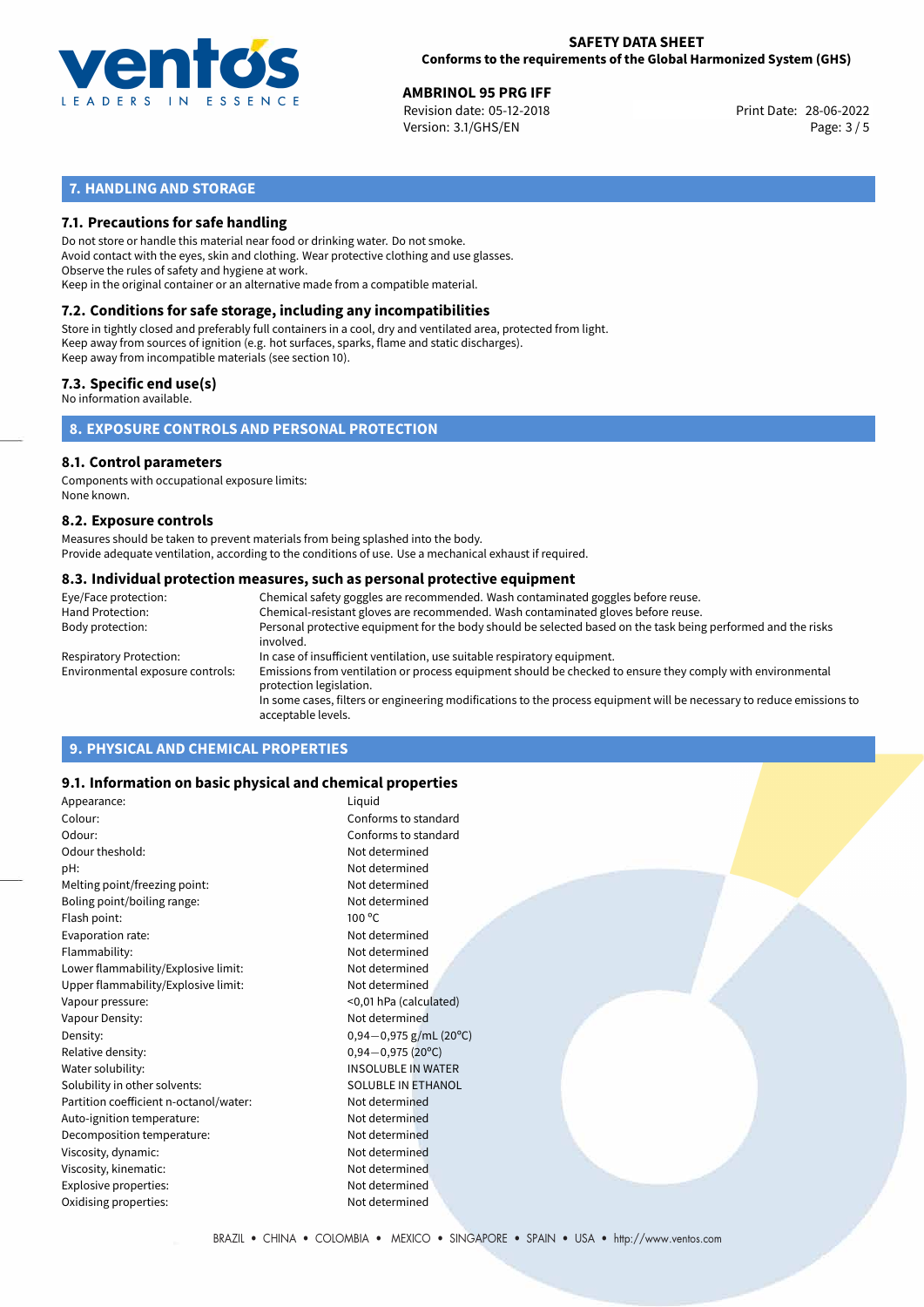

**AMBRINOL 95 PRG IFF**<br>
Revision date: 05-12-2018<br> **Print Date: 28-06-2022** Revision date: 05-12-2018 Version: 3.1/GHS/EN Page: 4 / 5

## **10. STABILITY AND REACTIVITY**

## **10.1. Reactivity**

No hazardous reactions if stored and handled as prescribed/indicated.

## **10.2. Chemical stability**

The product is stable if stored and handled as prescribed/indicated.

## **10.3. Possibility of hazardous reactions**

No hazardous reactions if stored and handled as prescribed/indicated.

## **10.4. Conditions to Avoid**

Conditions to Avoid: Excessive heat, flame or other ignition sources.

## **10.5. Incompatible materials**

Avoid contact with strong acids and bases and oxidizing agents.

## **10.6. Hazardous decomposition products**

During combustion may form carbon monoxide and unidentified organic compounds.

## **11. TOXICOLOGICAL INFORMATION**

| <b>Acute toxicity</b>                    | Based on the data available, the criteria for classification are not met. |
|------------------------------------------|---------------------------------------------------------------------------|
| <b>Skin corrosion/irritation</b>         | Causes skin irritation.                                                   |
| Serious eye damage/irritation            | Based on the data available, the criteria for classification are not met. |
| <b>Respiratory or skin sensitisation</b> | Based on the data available, the criteria for classification are not met. |
| <b>Germ cell mutagenicity</b>            | Based on the data available, the criteria for classification are not met. |
| Carcinogenicity                          | Based on the data available, the criteria for classification are not met. |
| <b>Reproductive toxicity</b>             | Based on the data available, the criteria for classification are not met. |
| <b>STOT-single exposure</b>              | Based on the data available, the criteria for classification are not met. |
| <b>STOT-repeated exposure</b>            | Based on the data available, the criteria for classification are not met. |
| <b>Aspiration hazard</b>                 | Based on the data available, the criteria for classification are not met. |

## **12. ECOLOGICAL INFORMATION**

## **12.1. Toxicity**

**Assessment:** Harmful to aquatic life with long lasting effects. **Experimental/calculated data:** No information available.

## **12.2. Degradability**

No information available.

## **12.3. Bioaccumulative potential** No information available.

**12.4. Soil mobility** No information available.

## **12.5. Other adverse effects**

See also sections 6, 7, 13 and 15 Do not allow to get into waste water or waterways.

## **13. DISPOSAL CONSIDERATIONS**

## **13.1. Waste treatment methods**

Dispose of in accordance with national and local environmental regulations.